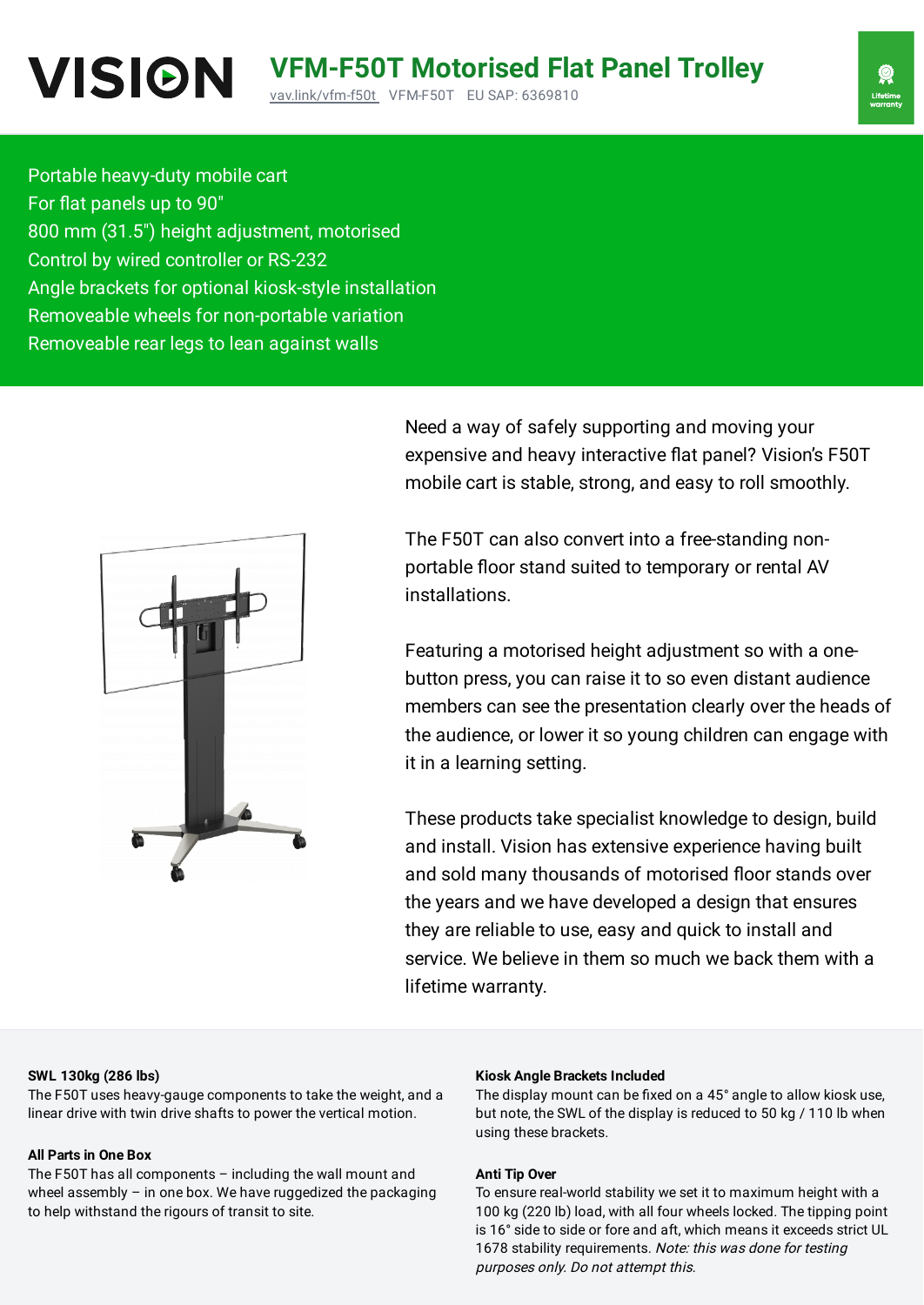### **4" Wheels**

Medical-grade 4″ (100 mm) castors glide over any bumps, making the stand easy to pull even on deep carpet. Big wheels reduce vibration of your expensive AV equipment. All wheels are lockable.

#### **Non-Portable Variation**

We know sometimes users need a non-portable free-standing solution, so simply remove the wheels and fit the adjustable feet. The feet are low profile to reduce trip hazards.

## **Optimised for Exhibitions**

On exhibition stands often space is at a premium, and the back wall is not structural. Removing the wheels and rear legs allows positioning of the display hard up against the back wall safely, without placing any load on the wall.

## **Hide Mess**

Generous cable entry holes make routing cables quick and easy. The front and rear covers can be removed for end users to easily access anything they need. There is also plenty of space to hide cables, media players, mini PCs, and power distribution boards inside the column.

## **VESA 800 x 600**

This product includes Vision's heavy-duty 800×600 wall mount, which fits most large-format flat panels from 47-90" subject to VESA pattern and weight limit. If your display has an alternative VESA pattern, Vision's other heavy-duty wall mounts (VFM-W4X4, VFM-W6X4, or VFM-W10X6) also fit the F50T stand.

## **Supports Small Displays**

If you have a kiosk application where you need to mount smaller displays you can replace the included mount with one of Vision's smaller 200 x 200 (VFM-W2X2TV2) or 100 x 100 (VFM-W1X1TV2) mounts.

These can be fixed vertically or on a 45° angle.

## **Landscape or Portrait**

All of these VESA mount options support portrait or landscape orientation.

**SPECIFICATIONS**

## **Optional Laptop Shelf**

The optional shelf fixes onto the horizontal part of the wall mount at four different heights in 80 mm (3.1″) increments. The shelf platform is 450 mm (18″) wide by 306 mm (12") deep. At the lowest height setting the shelf is 680 mm (27″) below the centre of screen. Part Number: VFM-WLS

## **Optional Video Conference Shelf**

The optional video conference shelf fixes in the centre above or below the display. It will accommodate cameras such as the Logitech Rally\* or Meetup, Yamaha YVC-1000, or Barco Clickshare CSE-200 base stations. Thanks to the VESA100 holes on the vertical section, additional products, such as iPad enclosures, can be fixed above or below the display. Part Number: VFM-WVC \* Logitech Rally speakers can be fixed in place with an additional bracket added to the VFM-WVC. Part Number: VFM-WVC /RSB

## **800 mm / 31.5" Motorised Height Adjustment**

The height of the display can be altered to suit the audience thanks to motorised height adjustment. The telescopic column movement range is 800 mm / 31.5″.

## **Compatible with Surface Hub**

Spacers are included to work with the 85" Microsoft Surface Hub.

## **Wired Control or RS-232**

A wired remote control is included with simple up and down functions. It fixes to the rear of the display with an adhesive sticker. Alternatively, use a control system to activate the F50T via RS-232 and add pre-set positions, and upper and lower limits.

## **Increased Safety**

If there is obstruction under the display as it is lowered, the weight of the display simply rests on top of the obstruction. It does not pull down and crush the obstruction. There is safety sensor which sensors obstacles and will stop the motor.